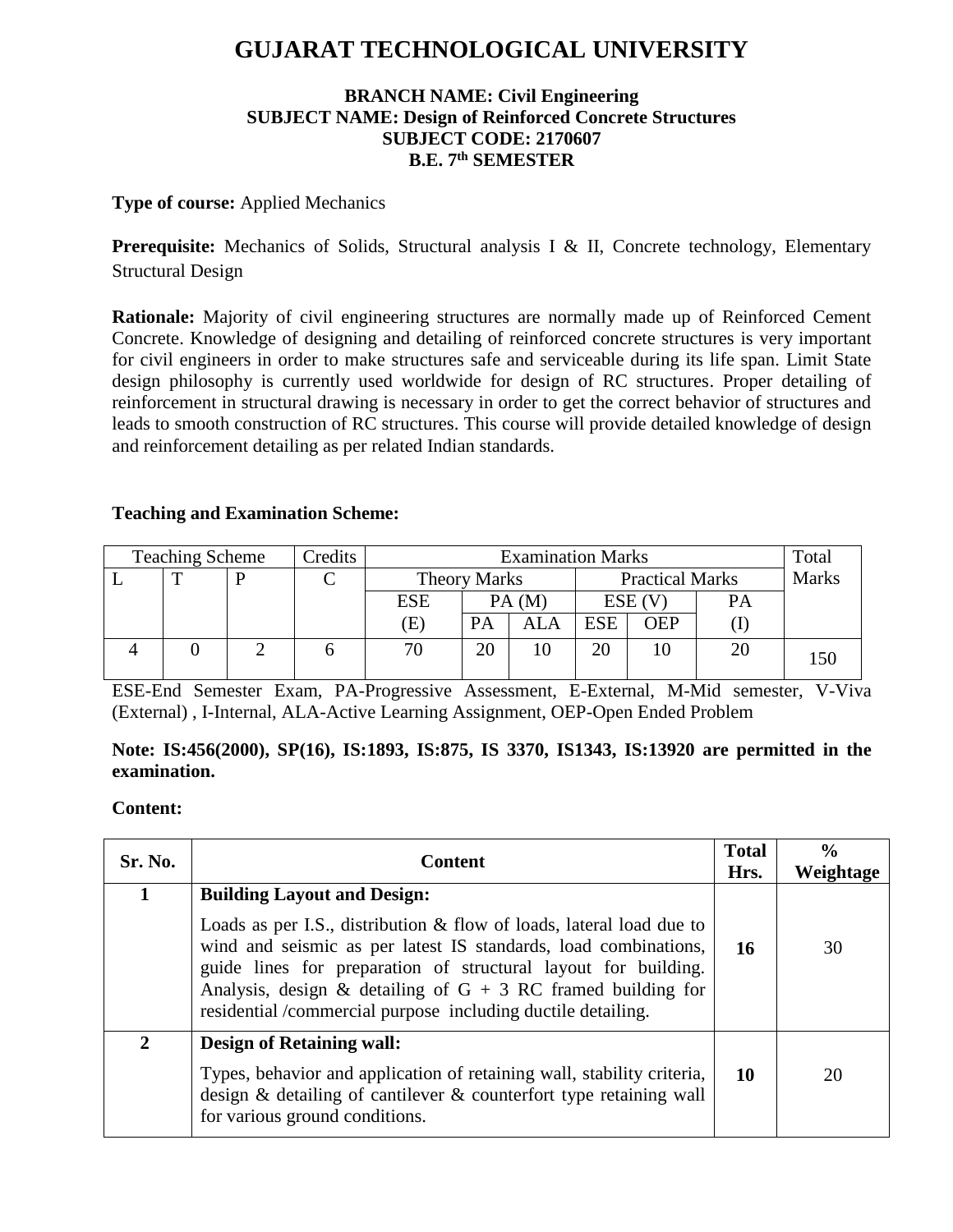| 3 | <b>Design of Water Tank:</b><br>Classification of water tank and method of analysis, permissible<br>stresses, codal provisions, Design of circular and rectangular<br>under-ground water tanks using IS code method, Design of                                                                                                                                                                     | 12 | 25 |
|---|----------------------------------------------------------------------------------------------------------------------------------------------------------------------------------------------------------------------------------------------------------------------------------------------------------------------------------------------------------------------------------------------------|----|----|
|   | elevated water tank with Intze type of container, frame and shaft<br>type of staging and foundation considering effect of earthquake<br>and wind forces.                                                                                                                                                                                                                                           |    |    |
| 4 | <b>Design of Flat Slab:</b><br>Direct design method – Distribution of moments in column strips<br>and middle strip-moment and shear transfer from slabs to columns<br>- Shear in Flat slabs-Check for one way and two way shears,<br>Limitations of Direct design method, Introduction to Equivalent<br>frame method.                                                                              | 08 | 10 |
| 5 | <b>Earthquake Resistant Design of building:</b><br>Earthquake resistant design philosophy, capacity design concept,<br>four virtues of Earthquake Resistant design: strength, stiffness,<br>ductility and configuration, Irregularities in structures, Lateral load<br>distribution – Torsionally coupled $\&$ uncoupled system, Seismic<br>coefficient Method, Ductile detailing as per IS:13920. | 10 | 15 |

#### **Suggested Specification table with Marks (Theory):**

| <b>Distribution of Theory Marks</b> |         |         |         |         |         |  |  |  |
|-------------------------------------|---------|---------|---------|---------|---------|--|--|--|
| R Level                             | J Level | A Level | N Level | E Level | C Level |  |  |  |
| 05                                  |         | 30      | 30      | 20      |         |  |  |  |

## **Legends: R: Remembrance; U: Understanding; A: Application, N: Analyze and E: Evaluate C: Create and above Levels (Revised Bloom's Taxonomy)**

Note: This specification table shall be treated as a general guideline for students and teachers. The actual distribution of marks in the question paper may vary slightly from above table.

#### **Reference Books:**

- 1. S. R. Karve and V. L. Shah, Illustrated Design of Reinforced Concrete Buildings, Structures Publishers.
- 2. N. Krishna Raju, Advanced Reinforced Concrete Design, CBS Publishers.
- 3. S. Unnikrishna Pillai and Devdas Menon, Reinforced Concrete Design, Tata McGraw Hill.
- 4. H. J. Shah, Reinforced Concrete, Vol. I and II, Charotar Publishing.
- 5. Punmia B.C "Advanced RCC Design" Laxmi Publications Pvt. Ltd". 2006.
- 6. Varghese A. V., Advanced Reinforced Concrete, Varghese, Prentice Hall of India.
- 7. Sinha S. N., Reinforced Concrete Design, Tata Mc-Graw Hill, Delhi.
- 8. IS Codes (latest) : IS:456, IS:875 (all parts), IS:1893(P-1,2), IS:4326, IS:13920, IS: 3370 (P-1 to 4), SP:16, SP:34.

#### **Course Outcome:**

After learning the course, the students should be able to:

1. Assess loads, prepare layout, analyse, design and detail of various structural elements for RC framed structure up to G+3.